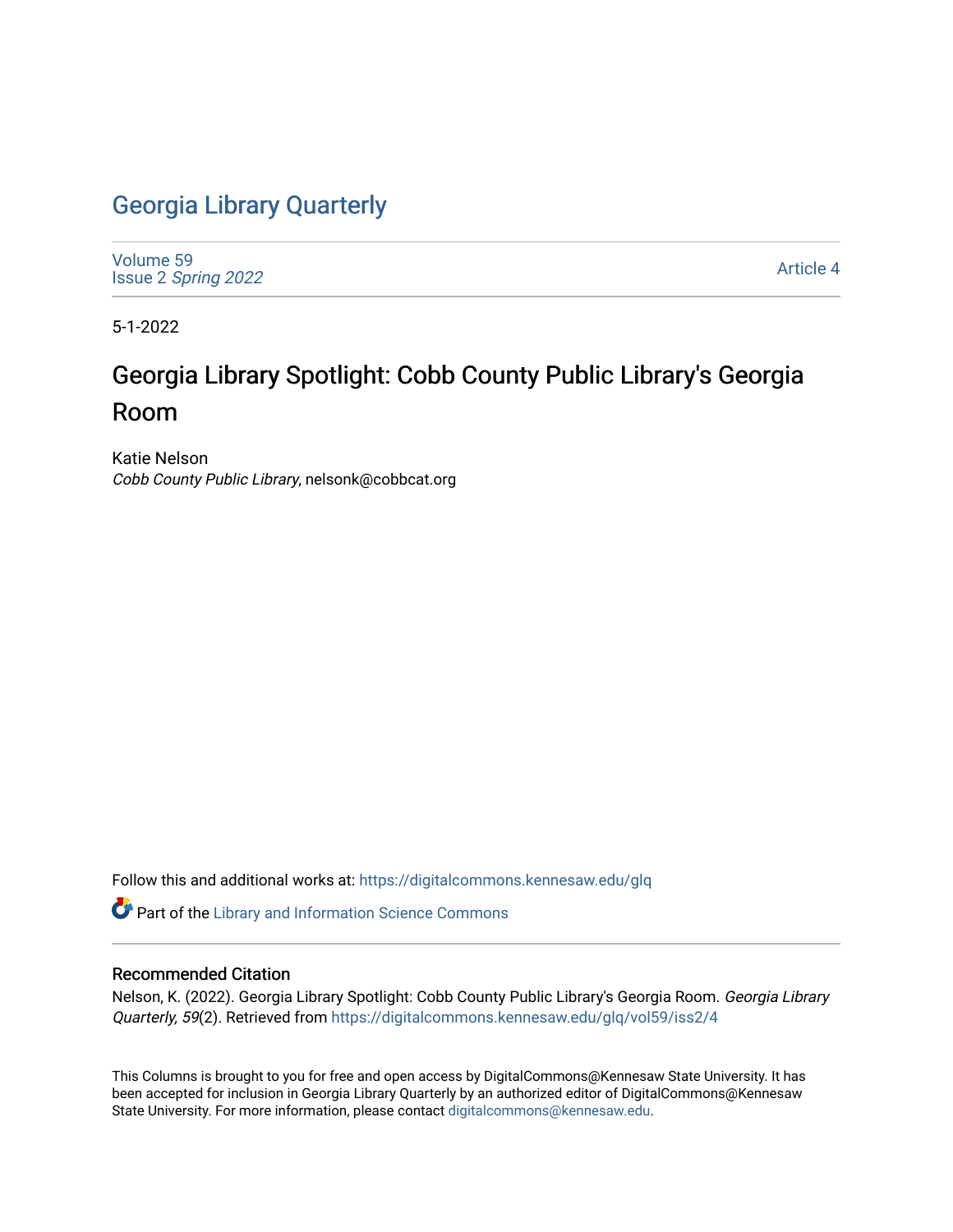

## **Cobb County Public Library's Georgia Room**

Serving important roles in both the American Civil War and the Civil Rights Movement, the city of Marietta offers many locations of historical significance and nearly two centuries of history. [The Georgia Room,](https://www.cobbcounty.org/library/learning-programs/georgia-room) in Cobb County

Throughout its tenure as a trusted archive of local history, the Georgia Room has also been patronized by different groups and organizations like nearby chapters of the National Society for the Daughters of the

Public Library's flagship Charles D. Switzer Public Library near the Marietta Square, houses materials covering the local history of the city.

The Georgia Room began in 1970 through the generous bequest of Virginia Vanstone Crosby in memory of her father Charles Mayo Crosby. Since opening, many have contributed to the growth and



American Revolution. In the Georgia Room,

researchers and genealogists connect and collaborate. The Cobb County Genealogical Society encourages new members to familiarize themselves with the collection, and the group frequently donates materials beneficial to genealogical and local research. The collection, and therefore

development of the Georgia Room collection. In 2007, the Georgia Room was greatly expanded through a generous donation from the Library Foundation. The renovation of Switzer Library from 2019 to the summer of 2021 resulted in a larger space for the expanding collection and much more natural lighting.

the Switzer Public Library itself, serves as an important stop for travelers as they pass through Cobb County and the Southeastern United States.

Staff members of the Georgia Room, led by research veteran and Head Carolyn Crawford, welcome patrons and visitors from the